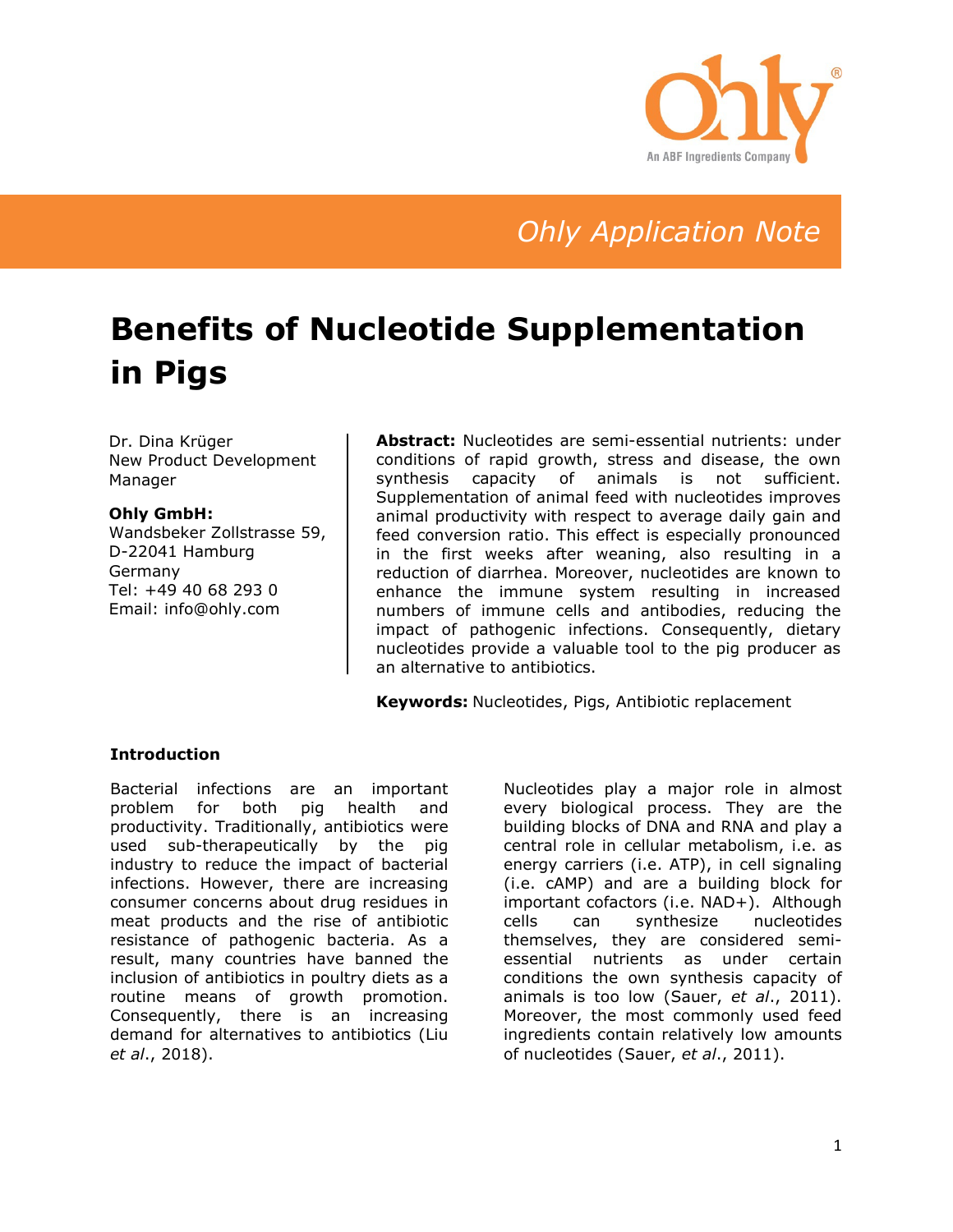After decades of studies, the health benefits of nucleotides have in the meantime been well established in humans (Grimble and Westwood, 2001), and they have therefore been added to human infant formulas for decades (Boza and Martinez-Augustin, 2002). An increasing body of evidence demonstrates similar benefits in pigs (Sauer *et al*., 2011; Liu *et al*., 2018).

#### **Immune modulation: increasing resistance against pathogens**

Maintaining a good immune status of the gut, helps the animal to protect itself against pathogenic bacteria, viruses and parasites. Nucleotides have been shown to enhance the immune system after dietary supplementation (Boza and Martinez-Augustin, 2002). Also in pigs, dietary supplementation with nucleotides has been shown to increase the number of<br>macrophages and lymphocvtes (Di macrophages and lymphocytes Giancamillo *et al*., 2003; Domeneghini et al., 2004) and plasma IgA concentrations (Sauer *et al*., 2012a). Moreover, nucleotide supplementation results in an activation of lymphocytes (Lee *et al*., 2007). Consequently, the severity of pathogenic infections was found to be less in pigs whose diet was supplemented with nucleotides (Hung, 2015). It has also been demonstrated that an improved supply of nucleotides via the diet improves the repair of damaged DNA in immune cells of pigs (Salobir *et al*., 2005)

## **Improved growth, development and integrity of the intestine**

The involvement of dietary nucleotides in intestinal growth and maturation has been extensively documented (Boza and Martinez-Augustin, 2002). Domeneghini *et al*. (2004) have demonstrated that also in piglets nucleotides result in an increase in villi height and crypt depth, two

parameters that are indicative for an improvement of the integrity of the intestine.

# **Preventing post-weaning diarrhea**

There are many stress factors associated with the weaning period, like removal from the sow and the withdrawal of important nutrients such as milk nucleotides. This may lead to an intestinal gut dysfunction in the pigs, resulting in diarrhea. Martinez-Puig *et al*. (2007) have shown that nucleotide supplementation to diets for weaned piglets results in a 12% absolute reduction in diarrhea scores.

## **Boosting animal performance**

Supplementation of pig diets with nucleotides has been demonstrated to improve growth performance. The availability of nucleotides might be rate limiting in rapidly dividing tissues, like in young pigs. Exogenous added nucleotides do not only overcome this bottleneck, but also reduce the energy requirement of the animal, as de novo synthesis of nucleotides is an energy demanding process. Indeed, especially in the first week after weaning a large impact of nucleotide supplementation on the feed conversion ratio (>100% improvement) has been observed (i.e. Domeneghini, *et al*., 2004, Weaver and Kim, 2014). Also the supplementation of nucleotides to the diet of sows has resulted in a better animal performance of piglets (Hung, 2015). Moreover, an increase of up to 11% in average daily gain (Waititu, *et al*., 2016; Zomborszky-Kovacs *et al*., 2000) have been reported in different pig trials. The animal performance benefits of nucleotides were especially pronounced when the pigs were raised under 'dirty' or challenged trial conditions, also resulting in lower mortalities (Hung, 2015).